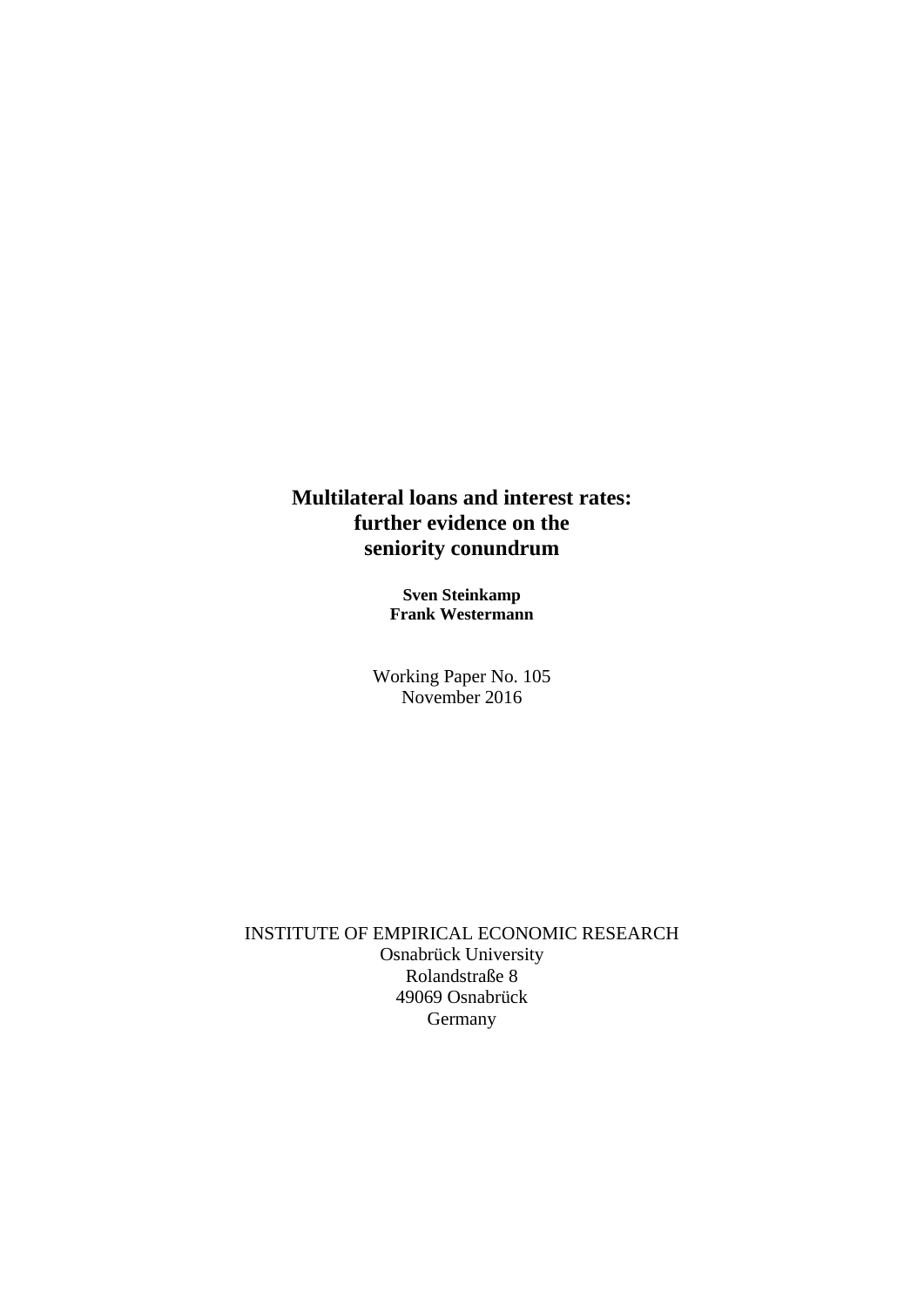# Multilateral loans and interest rates: further evidence on the seniority conundrum

Sven Steinkamp and Frank Westermann Institute of Empirical Economic Research, Osnabrück University

**Abstract:** *During Europe's sovereign-debt crisis, interest rate spreads have been highly correlated with the share of multilateral loans that were considered senior to private markets. As both variables are potentially endogenous, we follow two different approaches to analyze the direction of causality. First, we use a set of IV regressions where the differences between sovereign ratings serve as instruments. Second, we analyze a new panel-survey dataset on seniority and interest rate expectations. In both approaches, we find evidence for the seniority conundrum – i.e., a positive impact of multilateral loans on interest rate spreads.*

**Keywords:** Government bond spreads; creditor seniority; recovery rate; interest rate; sovereign debt. **JEL:** F34, G12, H81

<u>.</u>

<span id="page-1-0"></span>We thank the participants of the 2016<sup>th</sup> annual meeting of the *American Economic Association* as well as the *CESifo Area Conference on Macro, Money & International Finance* for helpful comments and suggestions.

Corresponding author: Sven Steinkamp, Institute of Empirical Economic Research, Osnabrück University, Rolandstraße 8, 49060 Osnabrück, Germany. E-Mail: sven.steinkamp@uni-osnabrueck.de.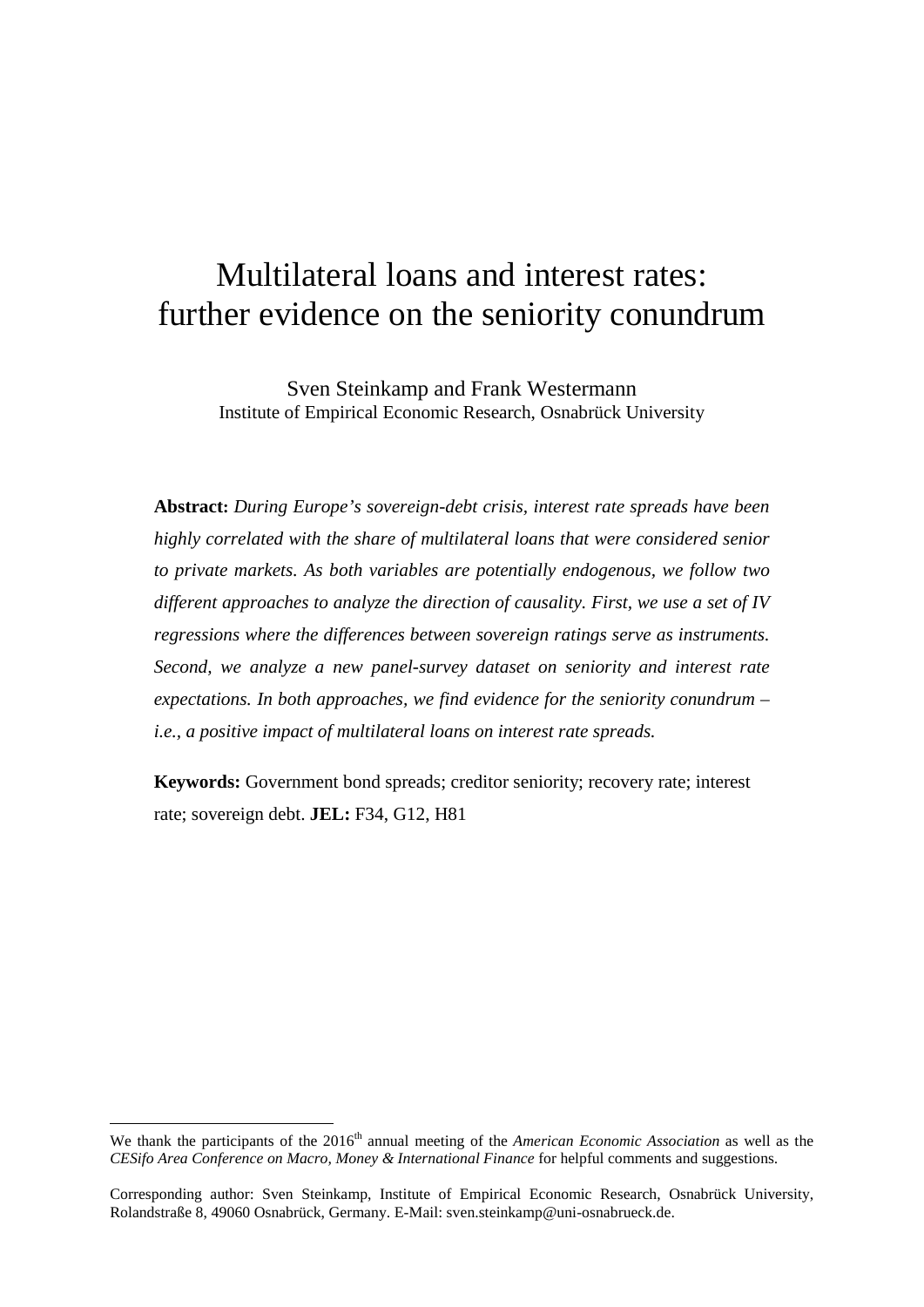#### **1. Introduction**

The pattern of interest rates in Europe has been the center of debate on public rescue policies in recent years. De Grauwe and Ji (2013) first pointed out that interest rates are not well explained by macroeconomic fundamentals, a result confirmed by several other researchers (e.g., Aizenman et al., 2013; Beirne and Fratzscher, 2013). This detachment from fundamentals has often been taken as evidence for the existence of multiple equilibria and the short-term nature of liquidity shortages in Europe.

Chamley and Pinto ([2](#page-2-0)011) and Gros (2010) pointed out an alternative explanation:<sup>2</sup> They argue that investors might have been worried about the preferred credit status of public rescue packages. In Steinkamp and Westermann (2014), we illustrated that interest rate spreads of 10-year government bonds vis-à-vis Germany have indeed been highly correlated with the share of multilateral loans in total government debt of the countries in crisis. We have interpreted this share as a proxy for the senior tranche of public debt and documented that the partial correlation is robust to the inclusion of the literature's standard control variables.

The correlation between interest rates and the share of senior-tranche lending, however, can clearly be endogenous. On the one hand, public rescue packages drive private investors into a junior position visà-vis official-sector creditors and lower their expected recovery rate. Private markets thus require a higher marginal interest rate after the IMF, the ESM and other senior lenders enter the market.<sup>[3](#page-2-1)</sup> On the other hand, there is a policy motivation behind these rescue packages: They aim to keep interest rates reasonably low and target the interest rate spreads of countries in crisis. The causality can plausibly run both ways.

In this paper, we take two different approaches to disentangle the effects. First, we estimate the magnitude of a possible senior-tranche effect using instrumental variables (IV) regressions. Second, we analyze recently released survey data of the ifo institute. This data is now available with a panel dimension, which allows us to pursue a differences-in-differences identification strategy.

As a first instrument in our IV regressions, we take advantage of heterogeneity in rating-agency decisions that allows us to construct a proxy of expectations about recovery values: While some rating agencies base their decisions on both the probability of default and expected recovery values, others assess the probability of default only. The difference between these ratings – transferred to a numerical scale – is our first instrument for the senior-tranche variable.

Second, we employ recent advancements in the econometrics of IV regressions. We follow the identification approach suggested by Lewbel (2012) to exploit heteroscedasticity in the first-stage

<span id="page-2-1"></span>

<span id="page-2-0"></span><sup>&</sup>lt;sup>2</sup> See also Mody (2014).<br><sup>3</sup> For theoretical models analyzing the link between marginal interest rates and senior lending, see Corsetti et al. (2006), Bolton and Jeanne (2009), Saravia (2010), as well as Chamley and Pinto (2013). More generally, the link between bond prices and the seniority of lenders is modeled for government bonds in Bartolini and Dixit (1991) and for corporate bonds in Black and Cox (1976).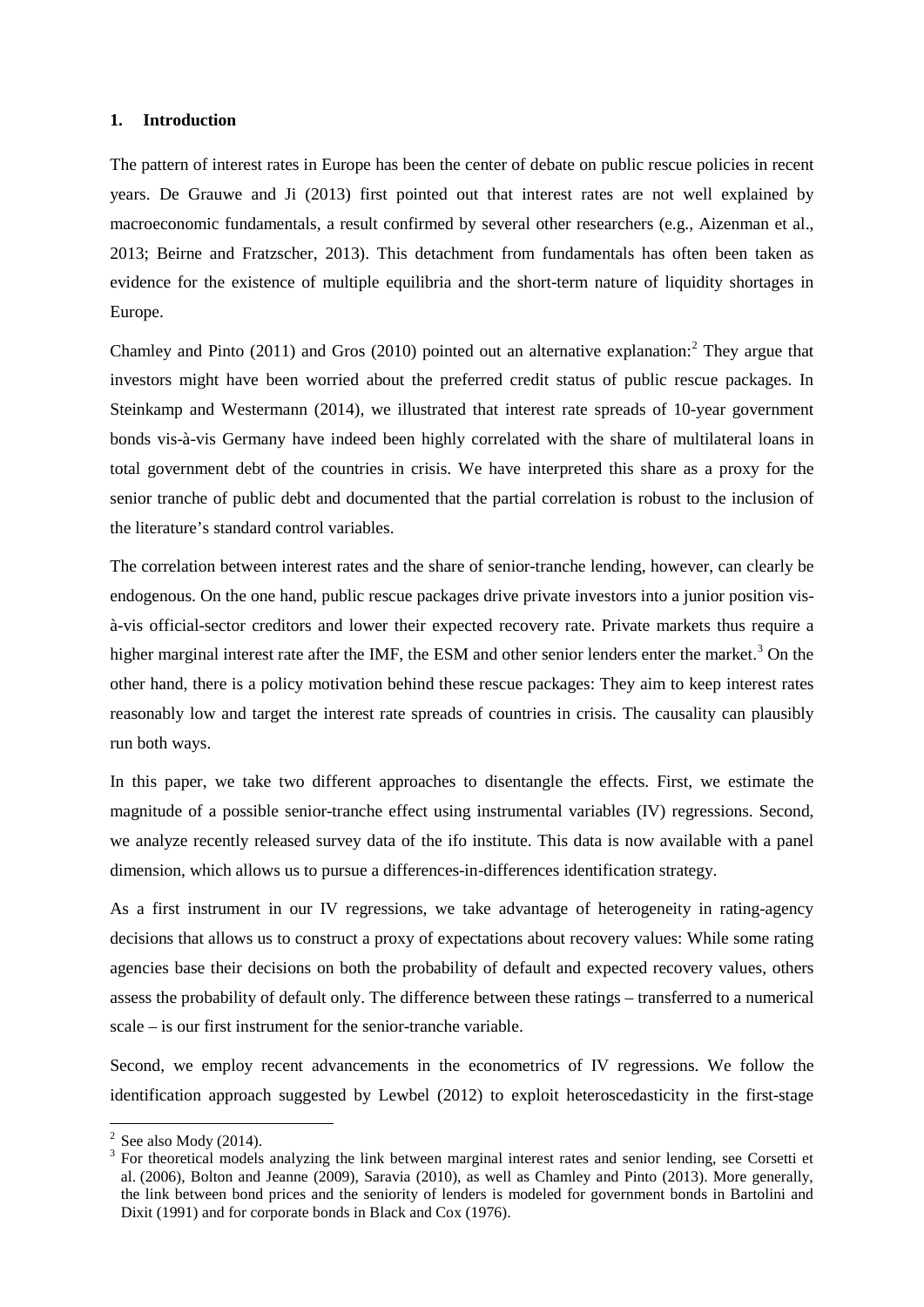regression. By imposing higher moment restrictions, this IV technique yields consistent estimates even in the absence of external instruments. A complementary use of these instruments may further increase estimation efficiency.

Last, we also use lagged values as instruments. We consider this as a third approach to tackle the potential endogeneity issue, as lagged values of the senior tranche are unlikely to be determined by contemporaneous interest rate spreads.

In all of our IV regressions, the senior-tranche proxy variable is statistically significant at the five percent level, confirming earlier findings about the partial correlation without instruments. The coefficients are, in most cases, somewhat larger. This suggests that while multilateral lending has an increasing effect on interest rate spreads in net terms, there also seems to be a lowering gross effect. Multilateral lending may decrease default probabilities by temporarily bridging liquidity shortages of countries in crisis, while rescue packages may dampen recovery rates at the same time. Our IV results thus reconcile the "seniority conundrum" with the conventional view about the effects of bailout packages on interest rates.<sup>[4](#page-3-0)</sup>

Our second empirical approach is to analyze the data of the World Economic Survey conducted by the ifo Institute in April 2013 and July 2015. As part of their worldwide business-climate survey, the ifo added a question about seniority expectations regarding different parts of rescue funds in Europe. At the same time, the survey contains information about interest rate expectations, and other control variables like GDP growth, debt, trade balances, perceived over- or undervaluation of the exchange rate and others. In the spirit of a differences-in-differences analysis, we use this new expert survey to investigate whether participants, who changed their opinion about the seniority stance also changed their interest rate expectations. In a set of probit regressions, we find these effects to be quantitatively important and highly significant.

#### **2. Data and instruments**

In order to solve the endogeneity issue, we need a set of instruments that fulfill two criteria: (i) It must be correlated with the share of multilateral loans in total debt, and (ii) under the null hypothesis, it should not have an independent effect on the interest rate.

The first instrument we use is based on the evaluations of rating agencies. These ratings are useful to construct instrumental variables for two reasons. Unlike the official sector, they are not policy

<span id="page-3-0"></span> <sup>4</sup> Dooley and Stone (1993) and Dooley et al. (1996) point out the empirical relevance of creditor seniority in determining sovereign debt prices during the 1980s Latin American debt crisis. Also, in the cases of the 1998 Russian crisis, seniority clauses seemed to matter, as noted by Kharas et al. (2001). Bulow et al. (1992), on the other hand, argue that official lending has no negative effects on private investors, as the volume effect of official lending is always greater than or equal to the effects of relative subordination. Lastly, Ritschl (1996) argues that post-WWI Germany lost access to international private credit markets because of changes in the seniority stance of reparations – i.e., *already existing* official debt. When discussing historical case studies of seniority, however, one needs to keep in mind that the amount of emergency lending in the case of the euro crisis is unprecedented in its volume (see, e.g., Barkbu et al., 2012).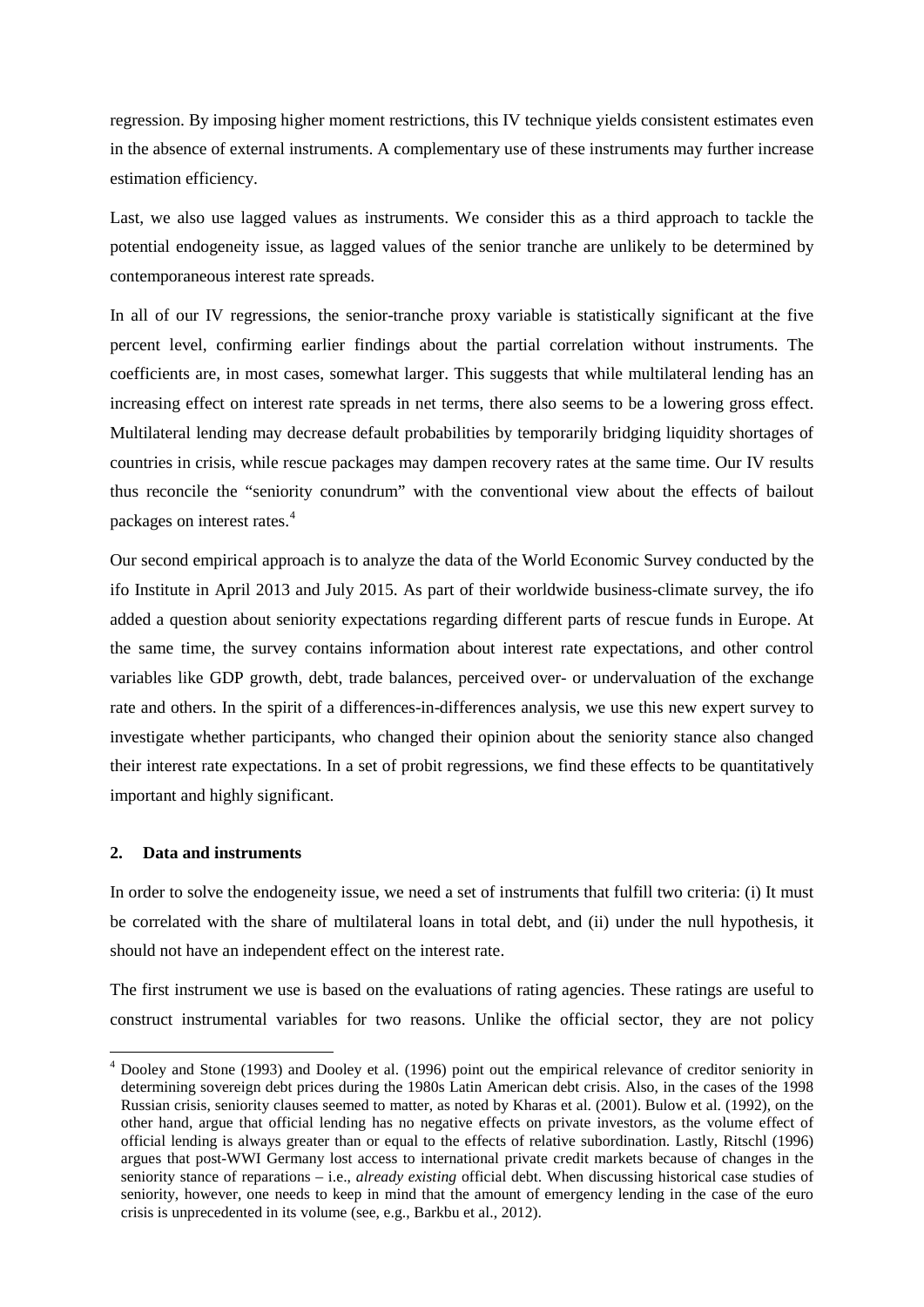motivated to target interest rates and reduce spreads. They are designed as neutral observers of the markets and do not intentionally drive interest rates up or down.

Furthermore, they can be used to derive a proxy for expectations about recovery values. The rating agency Moody's jointly assesses the probability of default and the potential loss given default. Standard and Poor's and Fitch, on the other hand, base their assessments on the default probability only (see, for instance, Gaillard, 2011, and references therein). The difference between these two measures is illustrated in Figure 1. This difference is highly correlated with the share of multilateral loans (IMF, EFSF, ESM, etc.) in total government debt. This is particularly the case for Greece and Portugal, and for Ireland, Italy, and Spain to a somewhat lesser extent.



#### **Figure1: Senior Tranche and Rating Differential**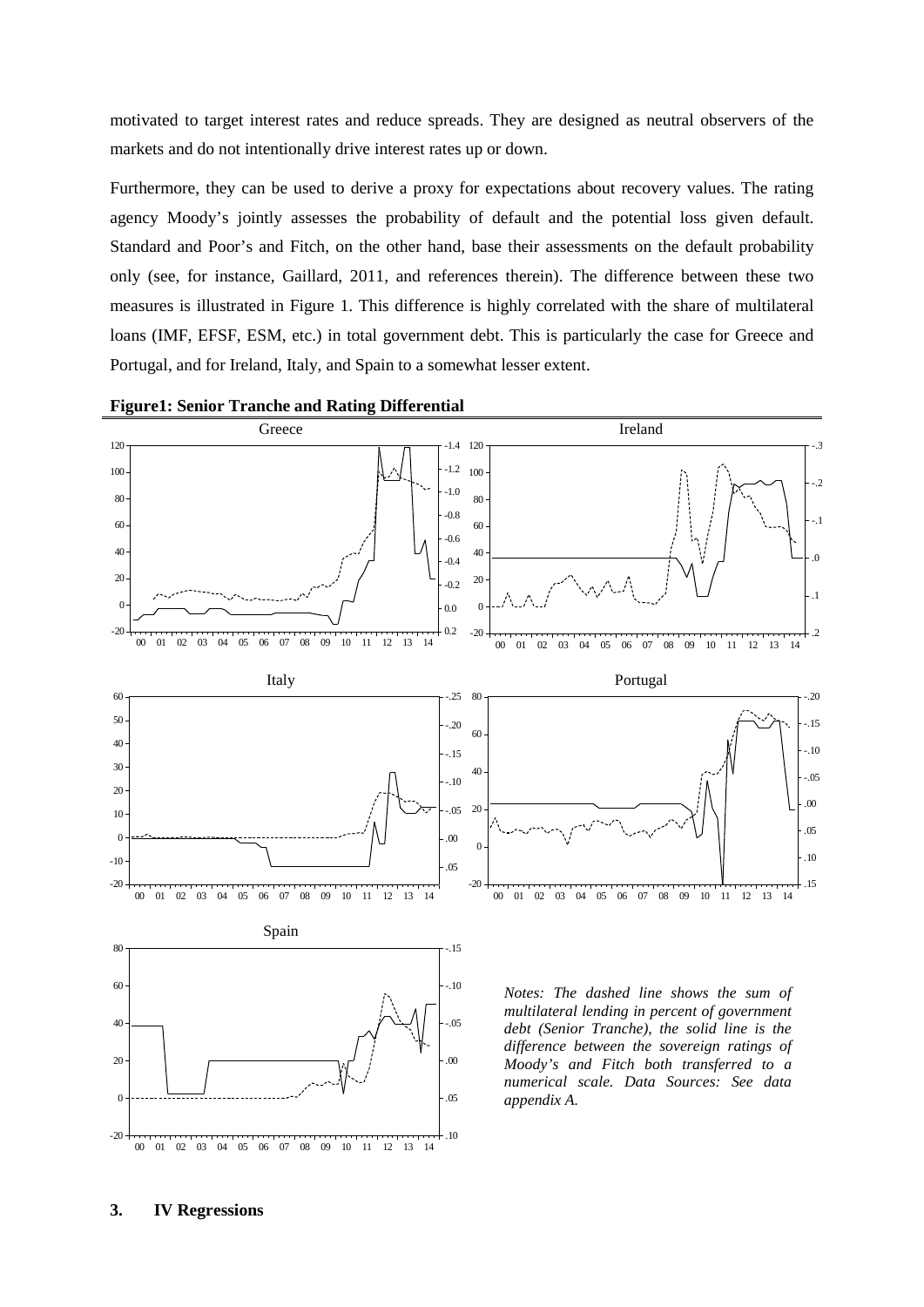In Table 1, Column 1, we first show the partial correlation between the interest rate spreads and the senior tranche proxy in a standard model of interest rates without instruments, used for instance by De Grauwe and Ji (2013). It is an updated version of Table 2 in Steinkamp and Westermann (2014). The senior tranche variable is statistically significant. The strength of the partial correlation indicates that a one percentage point increase in senior tranche lending is associated with an increase in the interest rate spread by 0.064 percentage points. Consistent with De Grauwe and Ji (2013), we also find that countries' real growth is another important determinant of interest rate spreads in the euro area. Other determinants occasionally significant are the debt-to-GDP ratio, the current account as a share of GDP and the real effective exchange rate.

In Columns (2)–(7), we re-estimate this benchmark regression with several different instruments. First, we use the instrument based on rating decisions, described in the previous section. When taking the difference between Moody's and Standards and Poor's ratings (Set A), we find that the coefficient estimate of the parameter is nearly identical to our benchmark. When we use the difference between Moody's and Fitch (Set B) instead, the coefficient becomes substantially larger, with a value of 0.170.

We also use a new approach by Lewbel (2012) that exploits heteroscedasticity in the first stage of the regression. This IV technique yields consistent estimates by imposing higher moment restrictions even when valid external instruments are unavailable or weak. We are using  $(Z - \bar{Z})\hat{\epsilon}_1$  as the identifying instrument, where  $Z$  is the vector of exogenous variables excluding the senior tranche,  $\bar{Z}$  is the vector of means of the Z variables, and  $\hat{\epsilon}_1$  is the residual of the first-stage regression explaining the seniortranche variable with the Z variables. A Breusch–Pagan test rejects homoscedasticity of the first-stage regression at the 1% level, indicating that this approach is indeed valid for our dataset. Again, the coefficients are either similar to (Set B), or somewhat larger (Sets C and E) than, our original estimate.

Finally, we also use lagged values of the senior-tranche variable as instruments (Set F). Again, we find that the coefficient increases slightly compared to our benchmark regression, but it is relatively close to our benchmark.

All of our instruments seem strong in the sense that the first-stage regressions have *F*-statistics considerably larger than 10. Thus, they help explain the senior tranche in the first step of the two-stage least squares approach. Furthermore, we do not find evidence of problems associated with under- or overidentifcation.

With regard to the endogeneity of the senior-tranche variable, we find mixed evidence in our specification tests. In the majority of specifications, we do not reject the null that the senior tranche can be treated as exogenous. The results in column (2), however, point to the potential endogeneity of the senior tranche, as the null of exogeneity is rejected at the 5% level of significance. Given this uncertainty about a possible two-sided causality, an instrumental variables approach seems warranted.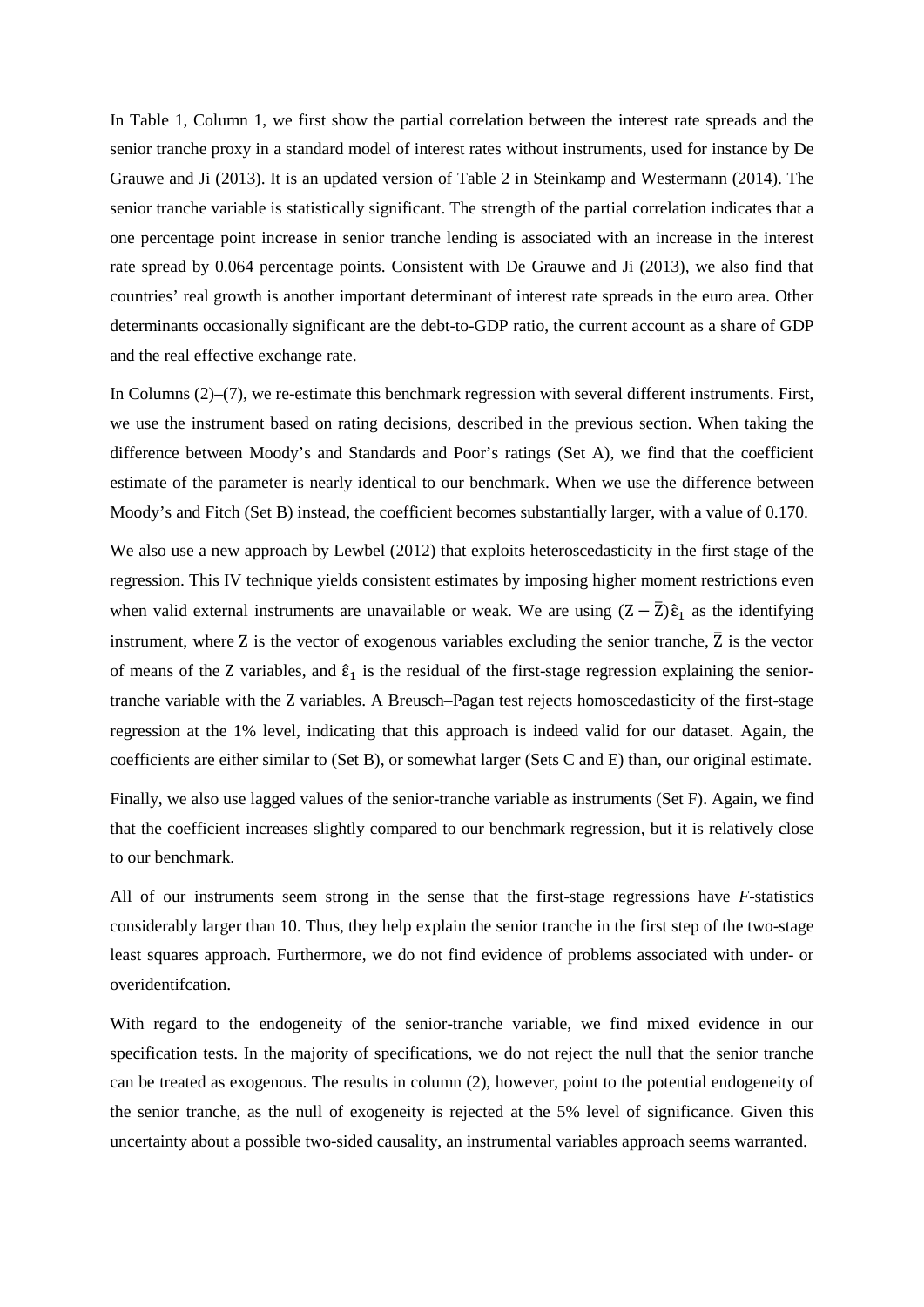| Dependent Variable: 10y Government Bond Spreads |                   |                                |             |                                     |                   |                  |                                               |
|-------------------------------------------------|-------------------|--------------------------------|-------------|-------------------------------------|-------------------|------------------|-----------------------------------------------|
|                                                 | (1)               | (2)                            | (3)         | (4)                                 | (5)               | (6)              | (7)                                           |
|                                                 |                   | <b>TWO-STEP IV REGRESSIONS</b> |             |                                     |                   |                  |                                               |
|                                                 | <b>SIMPLE OLS</b> | <b>External Instruments</b>    |             | Internal<br>Instruments<br>- Lewbel | Combined Approach |                  | Internal<br>Instruments<br>- Lagged<br>Values |
|                                                 |                   | Set A                          | Set B       | Set C                               | Set D<br>$(A+C)$  | Set E<br>$(B+C)$ | Set F                                         |
| Senior Tranche                                  | $0.064***$        | $0.063**$                      | $0.170***$  | $0.072***$                          | $0.061***$        | $0.082***$       | $0.069***$                                    |
|                                                 | (4.22)            | (1.97)                         | (3.39)      | (3.04)                              | (3.17)            | (3.19)           | (3.98)                                        |
| Debt/GDP                                        | 0.006             | 0.010                          | $-0.077*$   | $-0.001$                            | 0.012             | $-0.008$         | 0.001                                         |
|                                                 | (0.53)            | (0.38)                         | (1.94)      | (0.04)                              | (0.65)            | (0.37)           | (0.07)                                        |
| <b>Current Account/GDP</b>                      | 0.015             | 0.011                          | $-0.051*$   | 0.010                               | 0.012             | 0.003            | $0.014**$                                     |
|                                                 | (1.06)            | (0.55)                         | (1.69)      | (0.56)                              | (0.75)            | (0.16)           | (2.15)                                        |
| <b>REER</b>                                     | 0.039             | $0.116**$                      | $-0.116$    | 0.026                               | $0.119***$        | 0.019            | $0.060*$                                      |
|                                                 | (0.84)            | (2.08)                         | (1.43)      | (0.69)                              | (3.54)            | (0.47)           | (1.84)                                        |
| <b>Real GDP Growth</b>                          | $-0.293*$         | $-0.273***$                    | $-0.234***$ | $-0.288***$                         | $-0.274***$       | $-0.283***$      | $-0.295***$                                   |
|                                                 | (2.10)            | (4.76)                         | (3.58)      | (5.69)                              | (5.72)            | (5.63)           | (5.84)                                        |
| <b>Country FE</b>                               | Yes               | Yes                            | Yes         | Yes                                 | Yes               | Yes              | Yes                                           |
| Time FE                                         | Yes               | Yes                            | Yes         | Yes                                 | Yes               | Yes              | Yes                                           |
| $R^2$ (within)                                  | 0.71              | 0.72                           | 0.52        | 0.70                                | 0.70              | 0.69             | 0.70                                          |
| Observations                                    | 691               | 674                            | 681         | 691                                 | 674               | 681              | 647                                           |
| First Stage F-Stat.                             | $\blacksquare$    | 80.573                         | 88.048      | 106.896                             | 131.124           | 102.170          | 120.167                                       |
| $H_0$ : Underid.                                |                   | 13.209***                      | 16.648***   | 29.358***                           | 33.290***         | 34.195***        | 82.515***                                     |
| $H_0$ : Not Overid.                             |                   | Exactly id.                    | Exactly id. | 4.678                               | 5.773             | 5.887            | 5.916                                         |
| $H_0$ : Exogenous                               |                   | 0.007                          | $4.713**$   | 1.657                               | 0.320             | 1.257            | 0.039                                         |

#### **Table 1: Two-step Least Squares Instrument Variables Regressions**

*Notes: Robust t-statistics in parentheses; \*, \*\*, \*\*\* indicate variables significant at 10%, 5%, and 1% level respectively. Table shows a simple OLS regression in the first column. Columns (2)-(7) report two-step IV regressions using different sets of instrumental variables for senior tranche lending. In the lower part of the table, we report p-values of several specification tests as well as the F-Statistic of excluded instruments from the first stage regression. As an underidentification test, we apply the Kleibergen-Paap rk LM statistic. As a test of overidentification, we use Hansen's J-Statistic. Based on the difference of two Sargan-Hansen statistics, we also test whether the senior tranche can be treated as exogenous. Data Sources: See data appendix A.*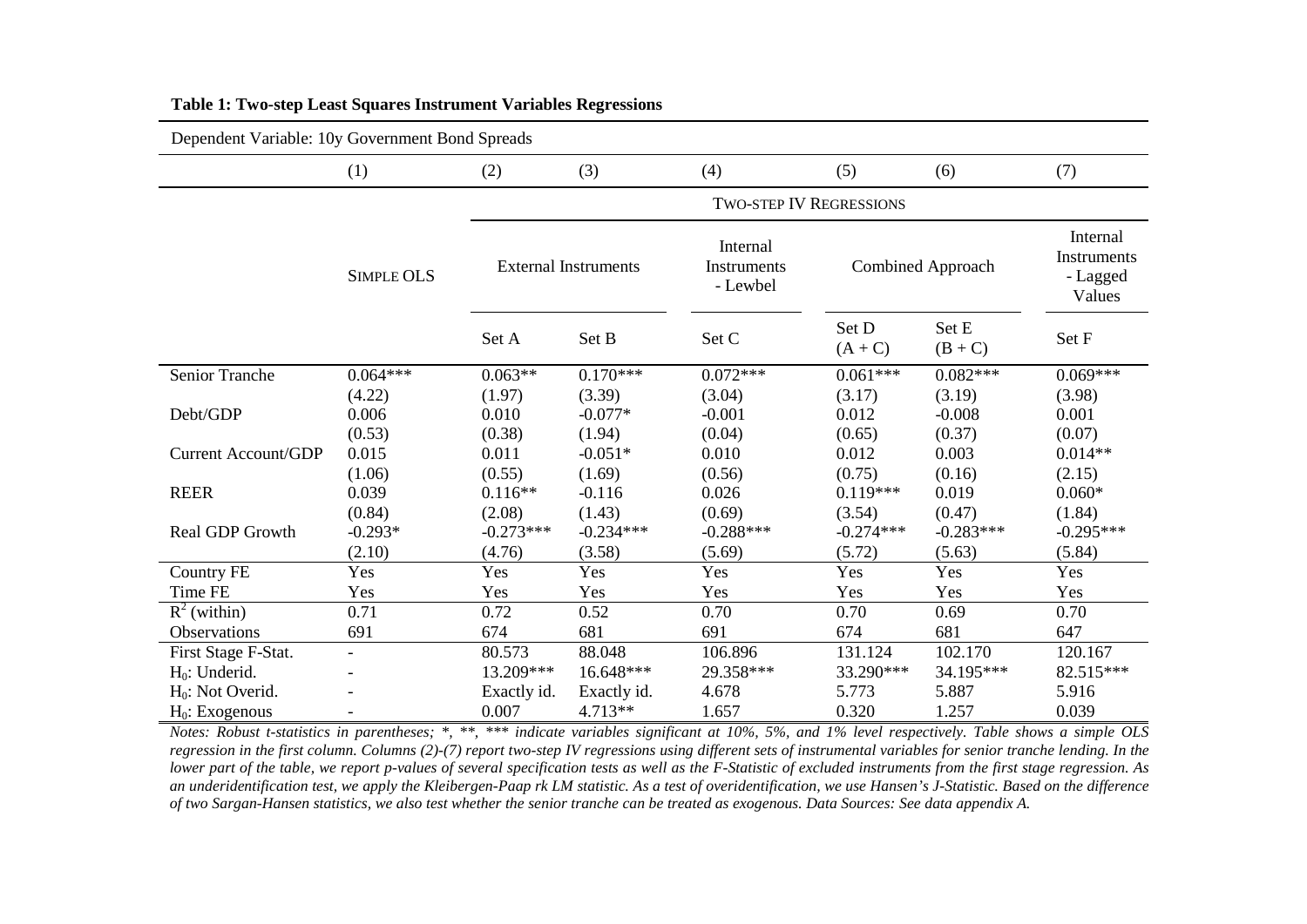# **4. Microeconometric Evidence from an Expert Survey**

Our second empirical identification approach is to analyze survey data about interest rate expectations. In this survey dataset of individual experts, the endogeneity issue is likely to be considerably smaller than in the macro time series. Furthermore, as the same experts were interviewed twice, we can use the panel structure of our dataset for identification.

The first wave of the survey was conducted by the ifo Institute in Munich in April 2013 and was analyzed in our earlier article (Steinkamp and Westermann, 2014). Survey participants were asked whether they expected certain parts of the rescue funds to have a preferred-creditor treatment in case of default.[5](#page-7-0) As Figure 2 illustrates, there were substantial differences among the institutions. The IMF is considered to be the most senior creditor, while the ECB's bond purchases under the Securities Markets Programme (SMP) are expected to be the least senior. Overall, however, a substantial share of respondents expects at least some of the institutions to enforce a preferred treatment.





*Notes: Graph shows percentage of respondents expecting the respective type of debt to be treated senior compared to private market creditors (Obs. = 907 in April 2013, Obs. = 823 in July 2015). Data source: World Economic Survey, ifo institute. For details, see data appendix A.*

Figure 2 also includes the average responses of the second wave of the survey, conducted in July 2015. Although seniority expectations did not change much on average, there is substantial variation

<span id="page-7-0"></span> <sup>5</sup> The exact question was "In a case of default (or debt restructuring) of a member country of the European Monetary Union, do you expect the following public creditors to get preferred treatment (i.e., have senior status), compared to private sector creditors?" See also Appendix B, which discusses questionnaire design, sample composition, and data cleaning in more detail.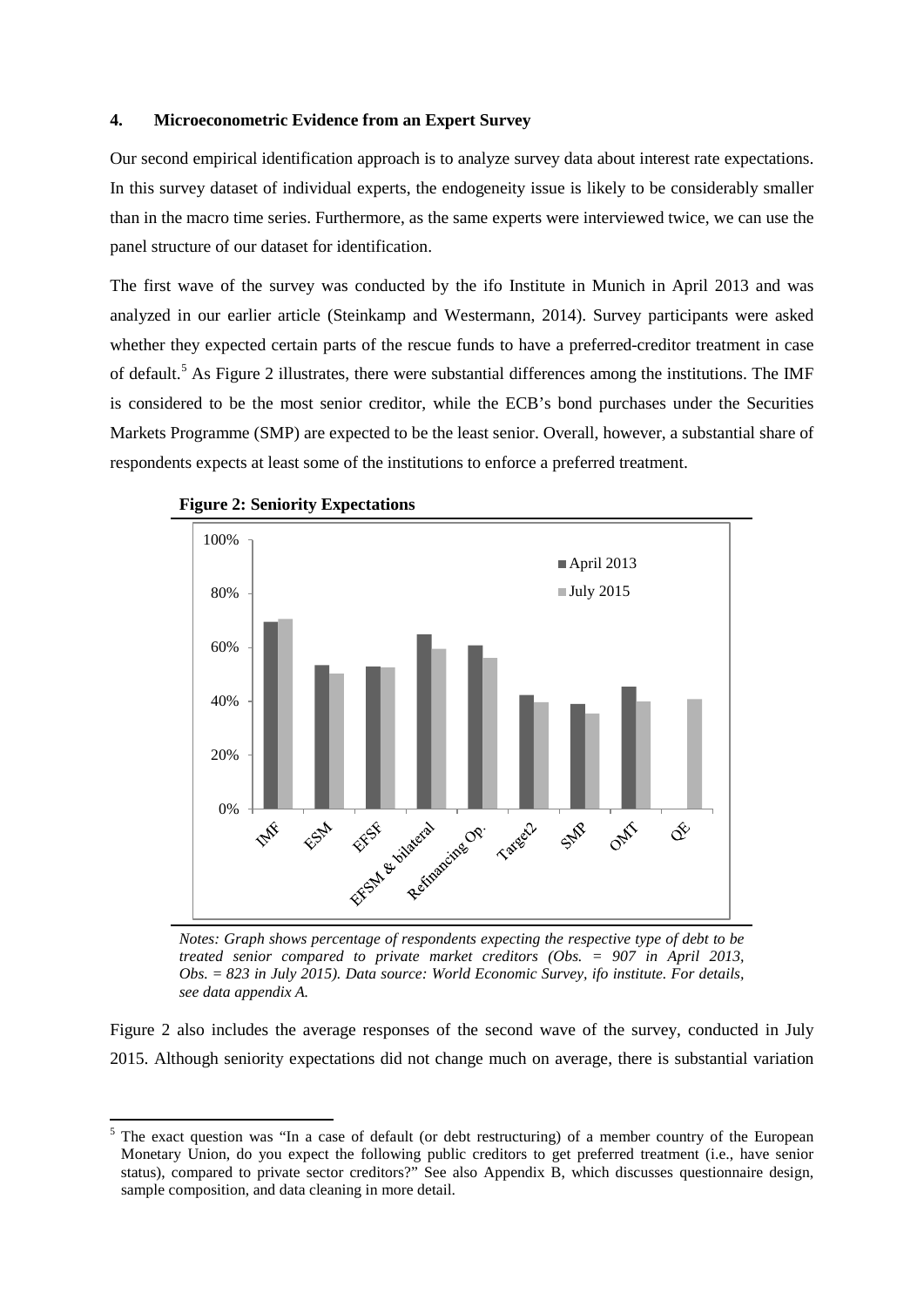over time between the two waves of the survey. Nearly 32% of respondents see either more or less institutions as senior lenders compared to their first answer in April 2013.

These seniority expectations are interesting when compared with the interest rate expectations in different subgroups. Figure 3 shows considerable variation across crisis and non-crisis countries in both surveys.





*Notes: Table shows the average interest expectation of different subsamples. Expectation is measured [-1, 0, +1] indicating falling, stalling or rising interest rate expectations, respectively. Only euro area respondents with repeated participation in the survey have been included (Obs. = 426). In the case of respondents from the GIIPS countries (Greece, Ireland, Italy, Portugal and Spain) with seniority expectations the interest expectation is – on average – exactly zero. Data source: World Economic Survey, April 2013 and July 2015, ifo institute.*

Considering first the respondents in crisis countries, we see that only respondents with pari passu expectations in 2013 also expected interest rates to fall. Those, who expected the institutions to be senior to private markets, expected interest rates to be constant on average. In 2015, we observe a similar pattern: Those with seniority expectations anticipate the interest rate to rise much more strongly.<sup>[6](#page-8-0)</sup> Interestingly, the reversed pattern is visible in the non-crisis euro area countries, which are among the main creditors in the euro crisis: In this subgroup of countries, respondents expected rising interest rates, both in 2013 and 2015. But the magnitude of this expectation is stronger for those respondents who expect the institutions to be treated pari passu with private markets.

<span id="page-8-0"></span> $6$  The same patterns hold when Cyprus is included in the list of countries in crisis. At the time of the first survey, as of April 2013, Cyprus had not received any rescue credits, which is why we decided to classify Cyprus as a noncrisis country in the following regression analysis and – for consistency – in the graphs above.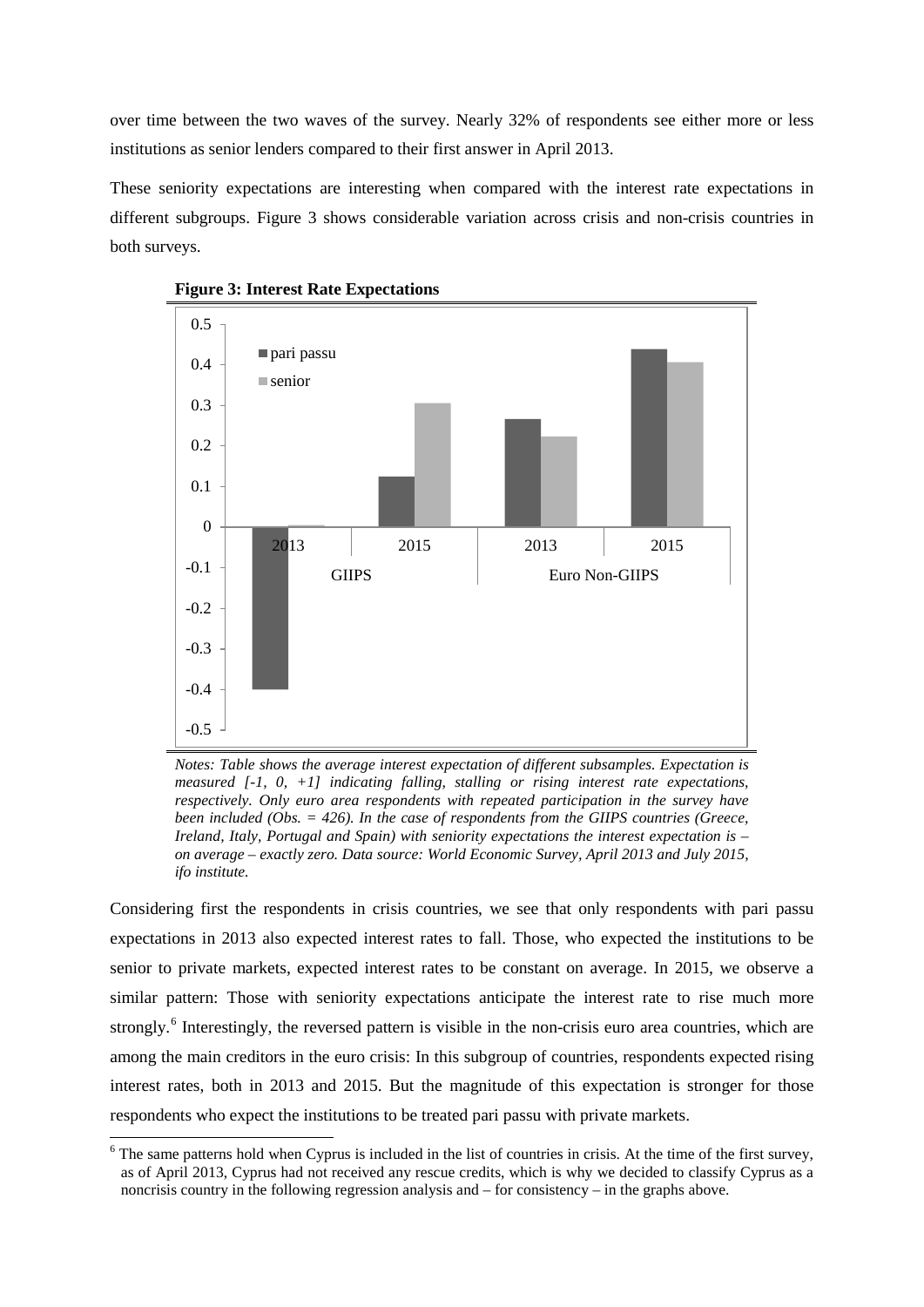More formally, we analyze the survey data in a (panel) probit regression, summarized in Table 2. Our specifications follow a strategy in the spirit of a differences-in-differences analysis: First, we expect the seniority stance to be associated with interest rate expectations, but only in the subsample of crisis countries (i.e., countries that received help from at least one of the above institutions). Second, we exploit differences over time. Respondents changing their mind about the seniority of lenders might also change their expectation about interest rates.

The first aspect is analyzed in columns (1)–(5) of Table 2. Column (1) looks at the influence of the seniority expectation on respondents' probability of expecting a rising interest rate in a pooled probit regression.<sup>[7](#page-9-0)</sup> In this simple regression, we find no statistically significant results. In column (2), we then include an interaction term of the seniority expectation times a dummy for the GIIPS countries (Greece, Ireland, Italy, Portugal, and Spain). A pattern similar to the one visible in Figure 3 emerges: While respondents from GIIPS countries are less likely to expect rising interest rates, the same is not the case if – at the same time – they expect official lenders to enforce a preferred treatment. These effects are statistically significant at the 1% level.

Column (3) adds a set of control variables similar to the macro-level regressions in the first part of the paper. The results remain roughly the same: Respondents from the GIIPS countries are 23.8 percentage points less likely to expect rising interest rates compared to respondents from other countries. However, when these respondents also expect rescue packages to (implicitly) come with senior status, this increases the probability of expecting a rising interest rate by 30.4 percentage points. Again, these results are statistically significant at the 1% level. Other factors influencing the interest rate expectation seem to be the perception of public debt being a problem for the respective country and the expectation about real economic growth. Experiencing a debt problem increases the probability of expecting a rising interest rate by 6.4 percentage points, while an increase in real GDP expectations reduces the probability by 2.0%.

In columns (4) and (5), we analyze the cross-sectional data of each wave of the survey individually. In both regressions, we again find a statistically significant influence of GIIPS respondents' seniority expectations on the probability of expecting rising interest rates. Some differences between the two waves of the survey are visible though. First, the seniority effect seems to be weaker in April 2013, a time when interest rates where on a continuously downward path. Second, while trade deficits and growth expectations seemed to be important factors in determining the interest rate expectation in 2013, debt seems to be back in the focus in 2015.

<span id="page-9-0"></span><sup>&</sup>lt;sup>7</sup> We also estimated all regressions of Table 2 using ordered probit and linear probability models. The results were very similar but are less intuitively to describe. Results are available upon request.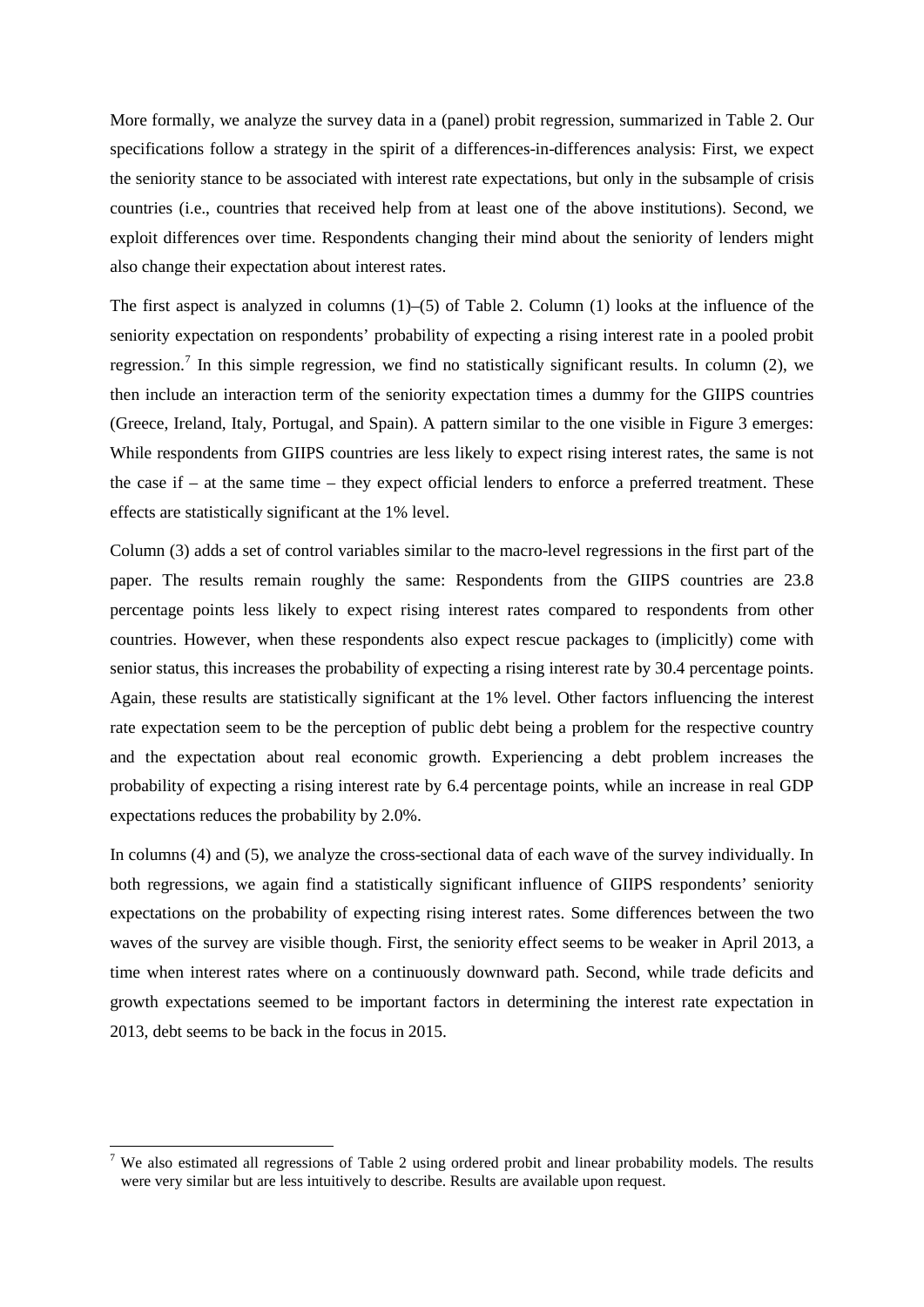| Dependent Variable: Interest Rate Expectation |          |               |            |             |                             |            |             |
|-----------------------------------------------|----------|---------------|------------|-------------|-----------------------------|------------|-------------|
|                                               | (1)      | (2)           | (3)        | (4)         | (5)                         | (6)        | (7)         |
|                                               |          | Pooled Probit |            |             | <b>Cross-Section Probit</b> |            | 2SLS-IV     |
|                                               |          |               |            | $1st$ wave  | $2nd$ wave                  | Probit     | Probit      |
| Senior                                        | 0.016    | $-0.008$      | 0.014      | 0.030       | 0.037                       | 0.051      | $-1.001*$   |
|                                               | (0.51)   | (0.25)        | (0.46)     | (0.80)      | (0.75)                      | (0.57)     | (1.66)      |
| <b>GIIPS</b>                                  | $-0.061$ | $-0.250***$   | $-0.238**$ | $-0.159*$   | $-0.326*$                   | $-0.761*$  | $-1.748***$ |
|                                               | (1.57)   | (3.82)        | (2.05)     | (1.88)      | (1.71)                      | (1.92)     | (3.11)      |
| Senior × GIIPS                                |          | $0.281***$    | $0.304***$ | $0.154**$   | $0.368**$                   | $0.980**$  | 2.487***    |
|                                               |          | (4.48)        | (2.79)     | (1.98)      | (2.09)                      | (2.53)     | (3.26)      |
| Debt problem                                  |          |               | $0.064*$   | 0.033       | $0.089**$                   | $0.214***$ | 0.072       |
|                                               |          |               | (2.73)     | (0.98)      | (2.41)                      | (2.82)     | (0.63)      |
| <b>Trade Deficit</b>                          |          |               | 0.020      | $0.057**$   | $-0.012$                    | 0.068      | $-0.079$    |
|                                               |          |               | (0.96)     | (2.09)      | (0.35)                      | (1.04)     | (0.64)      |
| <b>Exchange Rate</b>                          |          |               | $-0.009$   | 0.005       | 0.003                       | $-0.038$   | 0.045       |
|                                               |          |               | (0.41)     | (0.16)      | (0.08)                      | (0.57)     | (0.39)      |
| Real GDP Growth                               |          |               | $-0.020**$ | $-0.028***$ | $-0.021$                    | $-0.058**$ | $-0.062$    |
|                                               |          |               | (2.34)     | (2.95)      | (1.47)                      | (2.09)     | (1.34)      |
| <b>Further Controls</b>                       | no       | no            | yes        | yes         | yes                         | yes        | yes         |
| <b>Random Effects</b>                         | no       | no            | no         | no          | no                          | yes        | no          |
| (Pseudo) $R^2$                                | 0.00     | 0.01          | 0.01       | 0.06        | 0.03                        | 0.03       | 0.02        |
| Obs.                                          | 1035     | 1035          | 958        | 440         | 412                         | 852        | 941         |

#### **Table 2: WES Survey Probit Regressions**

*Notes: Table shows estimated average marginal effects of different probit models. z-values are given in parentheses. \*, \*\*, \*\*\* indicate significance at the 10%, 5%, or 1% level respectively. Standard errors are clustered at the country level, resulting in roughly 120 clusters. The dependent variable is coded 1 if respondents expect rising interest rates, zero otherwise. The seniority dummy is 1 if respondents expect at least half of the official creditors to be senior, zero otherwise. We control for the participants assessment of how much of a problem they see in the countries debt level (coded [0, 1, 2] for "not important", "very important" and "most important", respectively), their expectation about the development of the trade balance [%], the real GDP growth [%] and the expected direction of change in the exchange rate compared to the US*  dollar. Survey participants have also been asked about their assessment on how much of a problem they see in the issues like competitiveness. *public deficits, trade openness, capital shortage, government policy, inflation and unemployment. These variables are included in the "further controls" set. Data source: World Economic Survey, April 2013 and July 2015, ifo Institute. See also data appendix B.*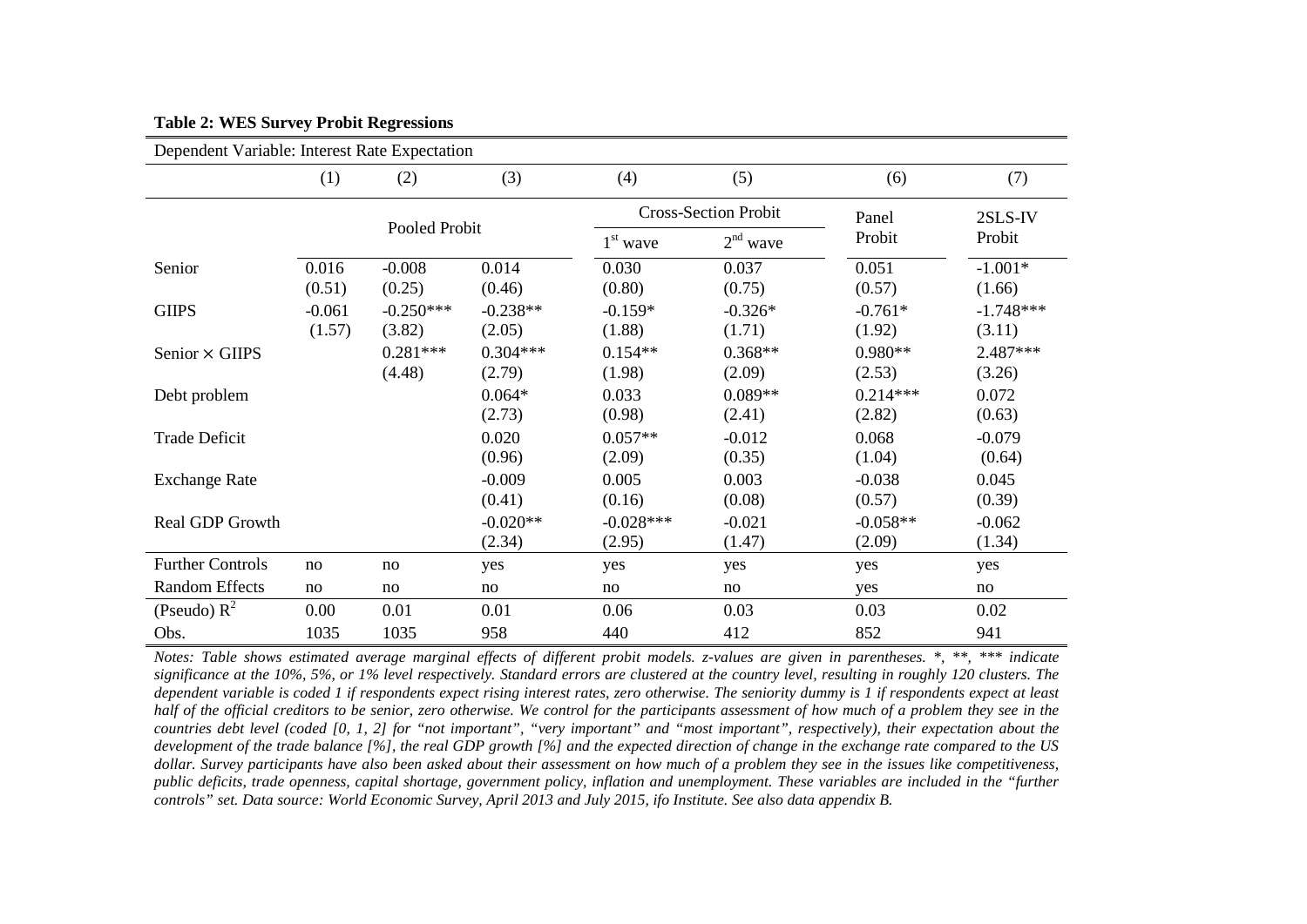In column (6), we use the time variation in our dataset. Estimating a panel probit model with random effects enables us to control for unobserved heterogeneity across respondents.<sup>[8](#page-11-0)</sup> The results are quite comparable to the cross sections but the magnitudes of the coefficients are even greater.

As a further robustness check, we exploit the panel structure in the dataset to estimate a two-step instrumental variable regression, presented in column (7). As instruments for the seniority expectations, we use the first lagged values – i.e., respondent's seniority expectation from the first wave of the survey.<sup>[9](#page-11-1)</sup> In line with the previous results, the seniority effect remains statistically significant in this regression, albeit with yet higher coefficients. In net terms, respondents from GIIPS countries with seniority expectation have a 73.9-percentage-point increased probability of expecting a rise in interest rates – again compared to non-GIIPS respondents without seniority expectation. Furthermore, we find no evidence of an endogeneity problem of the Senior and Senior×GIIPS variables in the survey dataset: A Wald test does not discard the null of exogeneity at any common level of statistical significance ( $\chi^2$  = 3.13, Prob >  $\chi^2$  = 0.21).

### **5. Conclusions**

Rescue packages' seniority clauses can have unintended side effects. The European Central Bank, for instance, recognized the importance of this issue when designing the Outright Monetary Transactions (OMT) program, which followed the earlier Securities Markets Program (SMP). Both programs are buying government bonds of countries in crisis on secondary markets. However, while the earlier SMP program was explicitly senior, the ECB promised to treat the OMT program pari passu. Interestingly, interest rates started to rise after the SMP interventions, but declined when the OMT program was announced.

In this paper, we provide further evidence of the empirical link of creditor seniority and interest rate spreads in a panel-regression framework. Our findings are consistent with a causal positive impact of the share of multilateral loans in total government debt on interest rate spreads in Europe. The magnitude of coefficients in the majority of our IV regressions suggests that this partial positive effect coexists with a reduction of interest rates that may be triggered by the absolute level of rescue packages themselves. We, thus, reconcile what some authors have termed the seniority conundrum of rescue packages with a more conventional view of rescue packages as a means to lower the funding costs of countries in crisis.

<span id="page-11-0"></span>We choose random effects over fixed effects because MLE does not consistently estimate coefficients in a nonlinear model with fixed effects.

<span id="page-11-1"></span><sup>&</sup>lt;sup>9</sup> Furthermore, the first-stage regression fulfills the common rule of thumb of an  $F$ -statistic greater 10, indicating that the instrument is not a weak one. In addition to the IV-probit regression, we also estimated an ordered probit model and a linear probability model in a two-stage IV regression. Again, the results remain robust. Also, we follow the extensively developed literature on specification testing in the linear model and find no evidence of weak-, over-, or underidentification.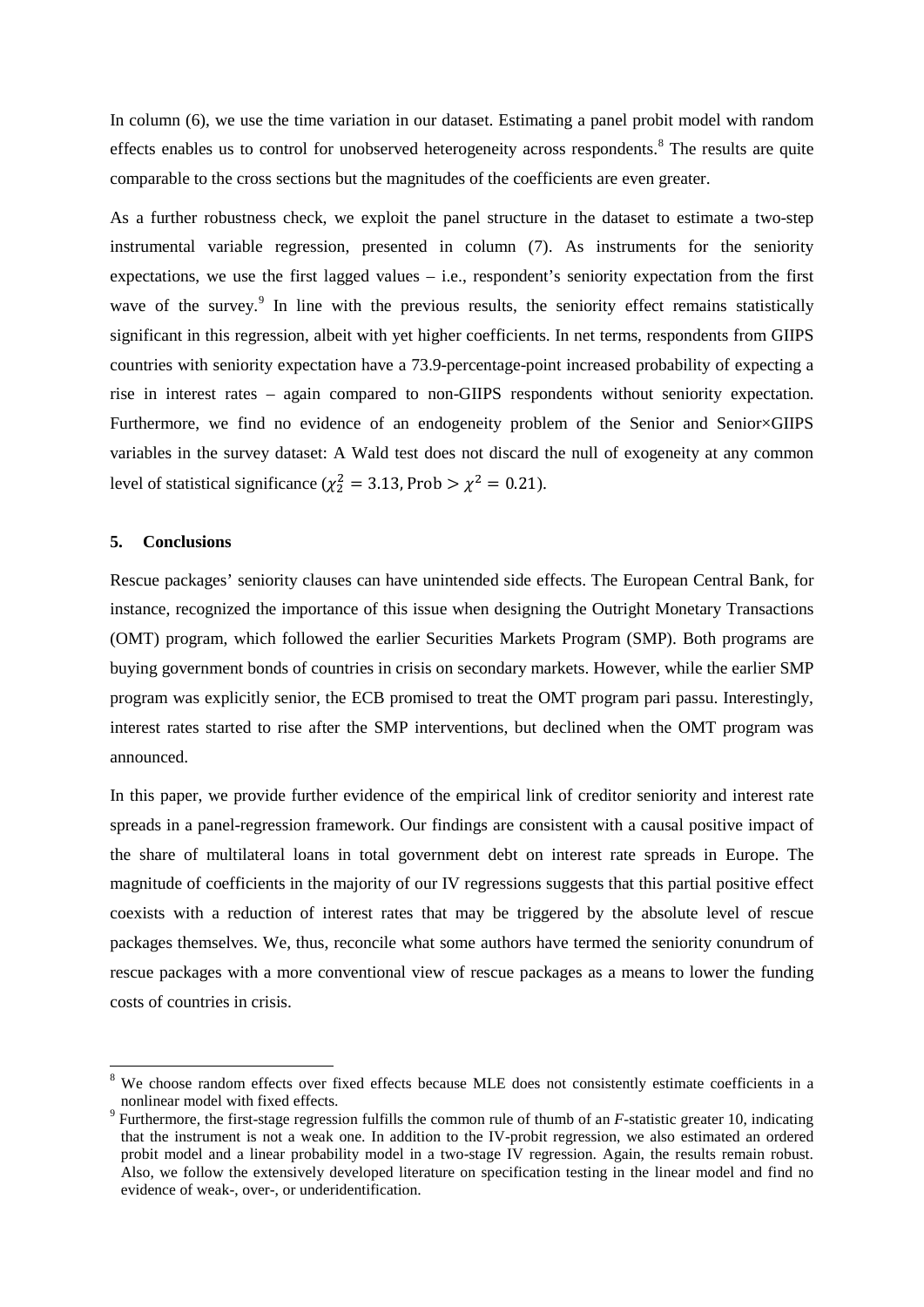In a survey dataset, we document that this finding is consistent with expectations of economic experts. We show that those survey participants who believe that rescue institutions will have a senior status also expect higher interest rates. In a set of (panel) regressions, we also document that this difference is statistically significant.

From a policy perspective, these findings are important for the design of future bailout packages and emergency lending. They suggest that the institutions involved should be aware that interest rate spreads are more closely related to a theoretical asset-price model, based on fundamentals and seniority rankings, than the earlier literature has found. They may furthermore face the predicament that loans with a super-senior status – as currently have been debated in the case of Greece – may increase net funding costs and impede the subject country's access to private capital markets.

#### **6. References**

- Afonso, A., Furceri, D., and Gomes, P. (2012). Sovereign credit ratings and financial markets linkages: Application to European data. *Journal of International Money and Finance*, *31*(3), 606- 638.
- Aizenman, J., Hutchison, M. M., and Jinjarak, Y. (2013). What is the risk of European sovereign debt defaults? Fiscal space, CDS spreads and market pricing of risk. *Journal of International Money and Finance, 34*, 37-59.
- Barkbu, B., Eichengreen, B., and Mody, A. (2012). Financial crises and the multilateral response: What the historical record shows. *Journal of International Economics, 88(2)*, 422-435.
- Bartolini, L., and Dixit, A. (1991). Market valuation of illiquid debt and implications for conflicts among creditors. *Staff Papers-International Monetary Fund*, 828-849.
- Beirne, J., and Fratzscher, F. (2013). The pricing of sovereign risk and contagion during the European sovereign debt crisis. *Journal of International Money and Finance, 34*, 60-82.
- Black, F., and Cox, J. C. (1976). Valuing corporate securities: Some effects of bond indenture provisions. *The Journal of Finance*, *31*(2), 351-367.
- Bolton, P., and Jeanne, O. (2009). Structuring and restructuring sovereign debt: The role of seniority. *The Review of Economic Studies*, *76*(3), 879-902.
- Bulow, J., Rogoff, K., Bevilaqua, A. S., Collins, S., and Bruno, M. (1992). Official Creditor Seniority and Burden-Sharing in the Former Soviet Bloc. *Brookings Papers on Economic Activity, 1992(1),*  195-234.
- Chamley, C., and Pinto, B. (2011). Why official bailouts tend not to work: An example motivated by Greece 2010. *The Economists' Voice, 8(1).*
- Chamley, C., and Pinto, B. (2013). Sovereign bailouts and senior loans. In *International Seminar on Macroeconomics*, *9*(1), 269-291, University of Chicago Press.
- Corsetti, G., Guimaraes, B., and Roubini, N. (2006). International lending of last resort and moral hazard: A model of IMF's catalytic finance. *Journal of Monetary Economics*, *53*(3), 441-471.
- De Grauwe, P., and Ji, Y. (2013). Self-fulfilling crises in the Eurozone: An empirical test. *Journal of International Money and Finance, 34*, 15-36.
- Dooley, M. P., and Stone, M. R. (1993). Endogenous Creditor Seniority and External Debt Values. *Staff Papers - International Monetary Fund, 40(2)*, 395-413.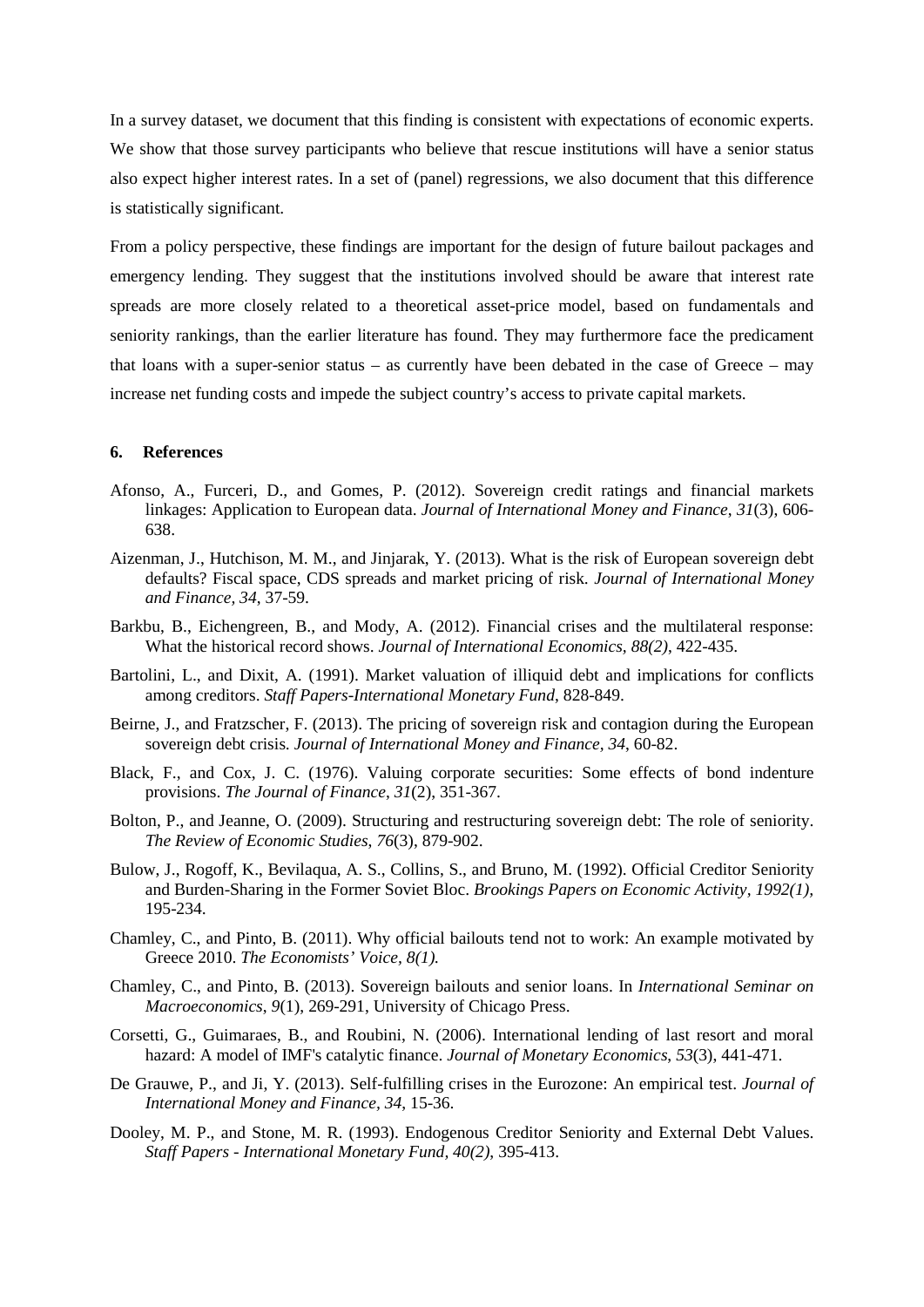- Dooley, M. P., Fernandez-Arias, E., and Kletzer, K. (1996). Is the debt crisis history? Recent private capital inflows to developing countries. *The World Bank Economic Review*, *10*(1), 27-50.
- Gaillard, N. (2011). *A century of sovereign ratings*. Springer Science and Business Media.
- Gros, D. (2010). The Seniority Conundrum: Bail out countries but bail in private, short-term creditors? *Centre for European Policy Studies Commentary, Brussels, December 2010.*
- Kräussl, R. (2005). Do credit rating agencies add to the dynamics of emerging market crises? *Journal of Financial Stability*, *1*(3), 355-385.
- Lewbel, A. (2012). Using heteroscedasticity to identify and estimate mismeasured and endogenous regressor models. *Journal of Business and Economic Statistics, 30(1)*, 67-80.
- Mody, A. (2014). Europhoria, once again, February 10. http://www.bruegel.org/nc/blog/detail/article/ 1242-europhoria-once-again/.
- Pinto, B., and Ulatov, S. (2001). An Analysis of Russia's 1998 Meltdown: Fundamentals and Market Signals. *Brookings Papers on Economic Activity, 2001*(1).
- Ritschl, A. (1996). Sustainability of high public debt: what the historical record shows, in "Swedish Economic Policy Review", 3.
- Saravia, D. (2010). On the role and effects of IMF seniority. *Journal of International Money and Finance*, *29*(6), 1024-1044.
- Seiler, C. (2012). The Data Sets of the LMU-ifo Economics and Business Data Center A Guide for Researchers. *Schmollers Jahrbuch, 132*, 609 – 618.
- Steinkamp, S. and Westermann, F. (2014). The role of creditor seniority in Europe's sovereign debt crisis. *Economic Policy, 29*(79), 495-552.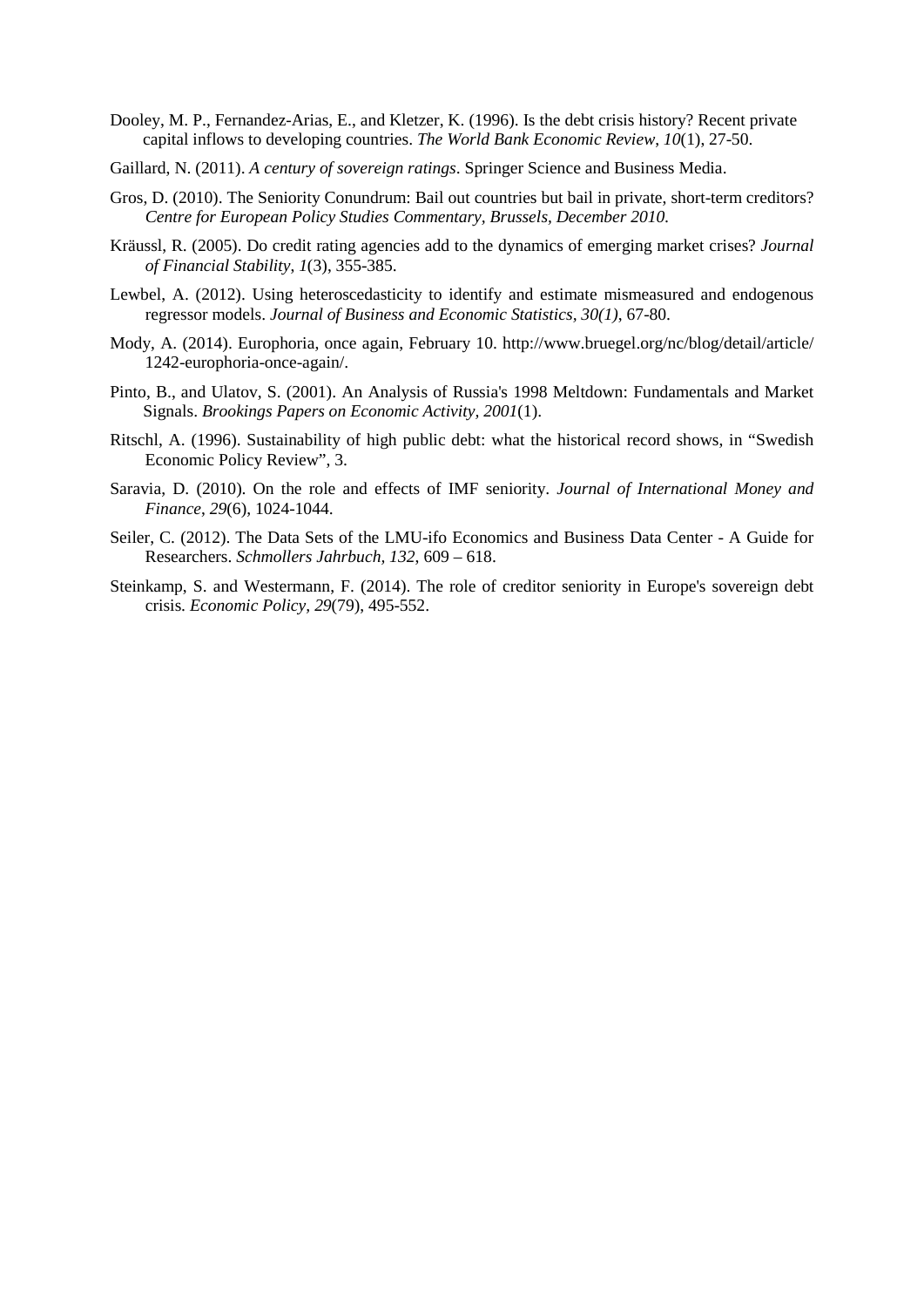# **7. Appendix A: Data Appendix for Macro-Level Regressions**

| <b>Variable</b>                | <b>Definition</b>                                                                                                                     | <b>Sources</b>                                                                                                                                                                                                                                                                                                                                                                                                                                                                                                                                                                                                                                                                                                                   | <b>Notes</b>                                                                                                                                                                                                                                                                                                                                                  |
|--------------------------------|---------------------------------------------------------------------------------------------------------------------------------------|----------------------------------------------------------------------------------------------------------------------------------------------------------------------------------------------------------------------------------------------------------------------------------------------------------------------------------------------------------------------------------------------------------------------------------------------------------------------------------------------------------------------------------------------------------------------------------------------------------------------------------------------------------------------------------------------------------------------------------|---------------------------------------------------------------------------------------------------------------------------------------------------------------------------------------------------------------------------------------------------------------------------------------------------------------------------------------------------------------|
| <b>Interest Rate</b><br>Spread | Spread of the<br>countries' secondary<br>market yield of a<br>composite 10-year<br>government bond vis-<br>a-vis Germany [%<br>pts.]  | <b>OECD</b> - Monthly Monetary and Financial<br>Statistics (Series: 'Long-term interest rates, Per<br>cent per annum'), For gaps in series of<br>Luxembourg: International Financial Statistics<br>(Series: 'Interest Rates, Government Securities,<br>Government Bonds', Code: 61. ZF)                                                                                                                                                                                                                                                                                                                                                                                                                                          |                                                                                                                                                                                                                                                                                                                                                               |
| Senior<br>Tranche              | Amount of<br>multilateral lending<br>and official<br>institutions' debt<br>holdings relative to<br>total gross<br>government debt [%] | (i) IMF loans: International Financial Statistics<br>(Series: 'Use of Fund Credit (UFC)'; Code:<br>.2TL.ZF); (ii) EFSM and bilateral loans:<br>Websites of the European Commission<br>(http://ec.europa.eu/economy_finance/<br>eu_borrower/efsm/), Ministerial statements of<br>HM Treasury; (iii) TARGET2-loans: national<br>central bank's balance sheets (see Steinkamp<br>and Westermann (2014) for details); (iv)<br>EFSF/ESM loans: Websites of the European<br>Financial Stability Facility (http://www.<br>efsf.europa.eu) and the European Stability<br>Mechanism (http://www.esm.europa.eu); (v)<br>Securities Markets Programme: Thomson<br>Reuters Datastream (Series: 'Sec. Markets Prog.<br>Amount'; Code: S244FC) | With regard to the SMP<br>holdings, we assume the<br>ECB bought the bonds<br>equally distributed in the<br>same relative amounts as<br>it held in the end of 2012<br>(see ECB press release<br>February $21st$ , 2013).<br>We exclude loans of<br>about 1 bn. €from<br>Sweden and Denmark to<br>Ireland since the exact<br>disbursement dates are<br>unknown. |
| Ratings                        | Sovereign ratings<br>from S&P, Moody's<br>and Fitch [numerical<br>scale]                                                              | "Fitch - Complete Sovereign Rating History",<br>Feb 14, 2014; Moody's "sovereign rating<br>history", June 14, 2013; Standard and Poor's<br>Website. Updated using Bloomberg news.                                                                                                                                                                                                                                                                                                                                                                                                                                                                                                                                                | We follow the common<br>approach to transform<br>ratings into a linear<br>numerical scale (see,<br>e.g., Afonso et al. (2012),<br>Kräussl (2005)).                                                                                                                                                                                                            |
| Debt/GDP                       | General gross<br>government debt<br>relative to GDP [%]                                                                               | Eurostat (Series: 'Gross Government Debt';<br>Code: gov_q_ggdebt)                                                                                                                                                                                                                                                                                                                                                                                                                                                                                                                                                                                                                                                                |                                                                                                                                                                                                                                                                                                                                                               |
| Current<br>Account/GDP         | (Net) current account<br>balance relative to<br>GDP [%]                                                                               | Eurostat (Series: 'Current Account'; Code:<br>bop_q_c) until 2013Q4, updated to 2014Q4<br>using national central bank data.                                                                                                                                                                                                                                                                                                                                                                                                                                                                                                                                                                                                      | For Belgium, data for<br>2000Q1 to 2001Q4 are<br>unavailable.                                                                                                                                                                                                                                                                                                 |
| <b>REER</b>                    | Real effective<br>exchange rate, based<br>on the consumer<br>price index<br>$(2005=100)$                                              | International Financial Statistics (Series: 'Real<br>Effective Exchange Rate, Consumer Price<br>Index'; Code: RECZF)                                                                                                                                                                                                                                                                                                                                                                                                                                                                                                                                                                                                             |                                                                                                                                                                                                                                                                                                                                                               |
| Real GDP<br>Growth             | Year-on-year<br>percentage change of<br>real gross domestic<br>product                                                                | <b>International Financial Statistics (Series: 'Gross</b><br>Domestic Product, Real'; New code: NGDP_R)                                                                                                                                                                                                                                                                                                                                                                                                                                                                                                                                                                                                                          |                                                                                                                                                                                                                                                                                                                                                               |

## **Table 3: Data Sources and Definitions**

*Notes: We thank Ashoka Mody and Milan Nedeljkovic for replicating our original dataset and pointing out some corrections of the disbursement dates of multilateral loans in Steinkamp and Westermann (2014).The corrected and updated dataset is available upon request (regression results in our earlier paper were not affected).*